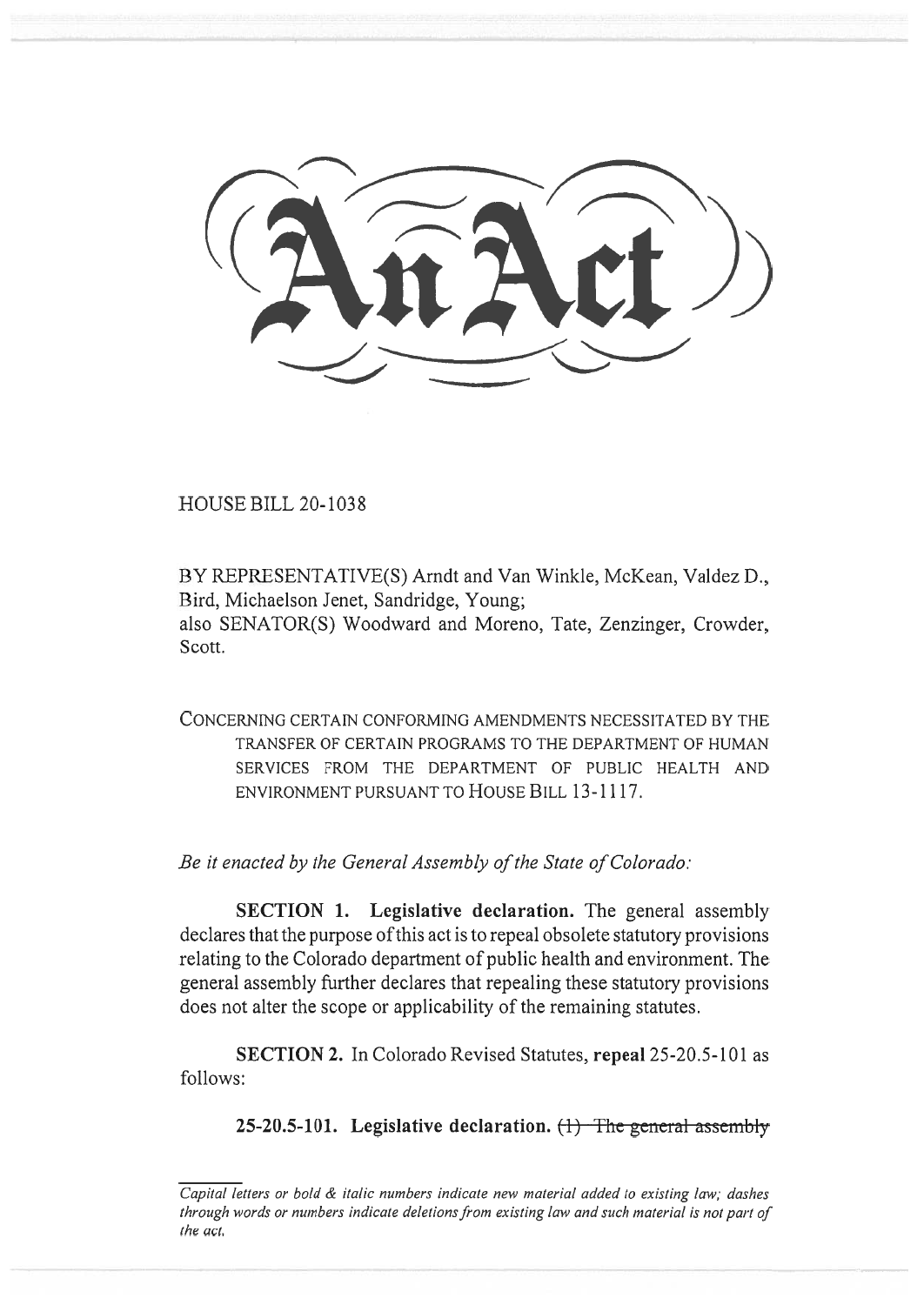#### hereby finds that:

(a) The state operates or state agencies provide funding for a wide variety of prevention, intervention, and treatment programs designed to assist youth in achieving an education, in making informed choices about their health and well-being, in avoiding the juvenile and criminal justice systems, and, generally, in becoming healthy, law-abiding, contributing members of society;

(b) These prevention, intervention, and treatment programs are operated by or funded through several departments within the executive branch, and this high degree of decentralization often makes communications between and among these departments and programs difficult:

(c) There is some overlap among prevention, intervention, and treatment programs, sometimes resulting in the potentially inefficient use of state resources which may result in the provision of fewer services to vouth:

(d) The dispersion of prevention, intervention, and treatment programs among state departments makes it difficult for both state employees and the public to determine what programs are available and what services are provided through prevention, intervention, and treatment programs that are operated by or funded through state agencies;

(e) The term limitations placed on persons who serve in public office, including members of the general assembly, make it increasingly important that information concerning the existence, funding, and operation of prevention, intervention, and treatment-programs for youth be readily accessible;

(f) In the area of prevention, intervention, and treatment services, there is a critical need for local and state programs to overcome barriers and the categorical requirements of various funding sources in order to design and implement programs that provide a more comprehensive response to the needs of Colorado youth;

(g) Research demonstrates that program coordination among multiple systems for the purpose of improving prevention, intervention, and

PAGE 2-HOUSE BILL 20-1038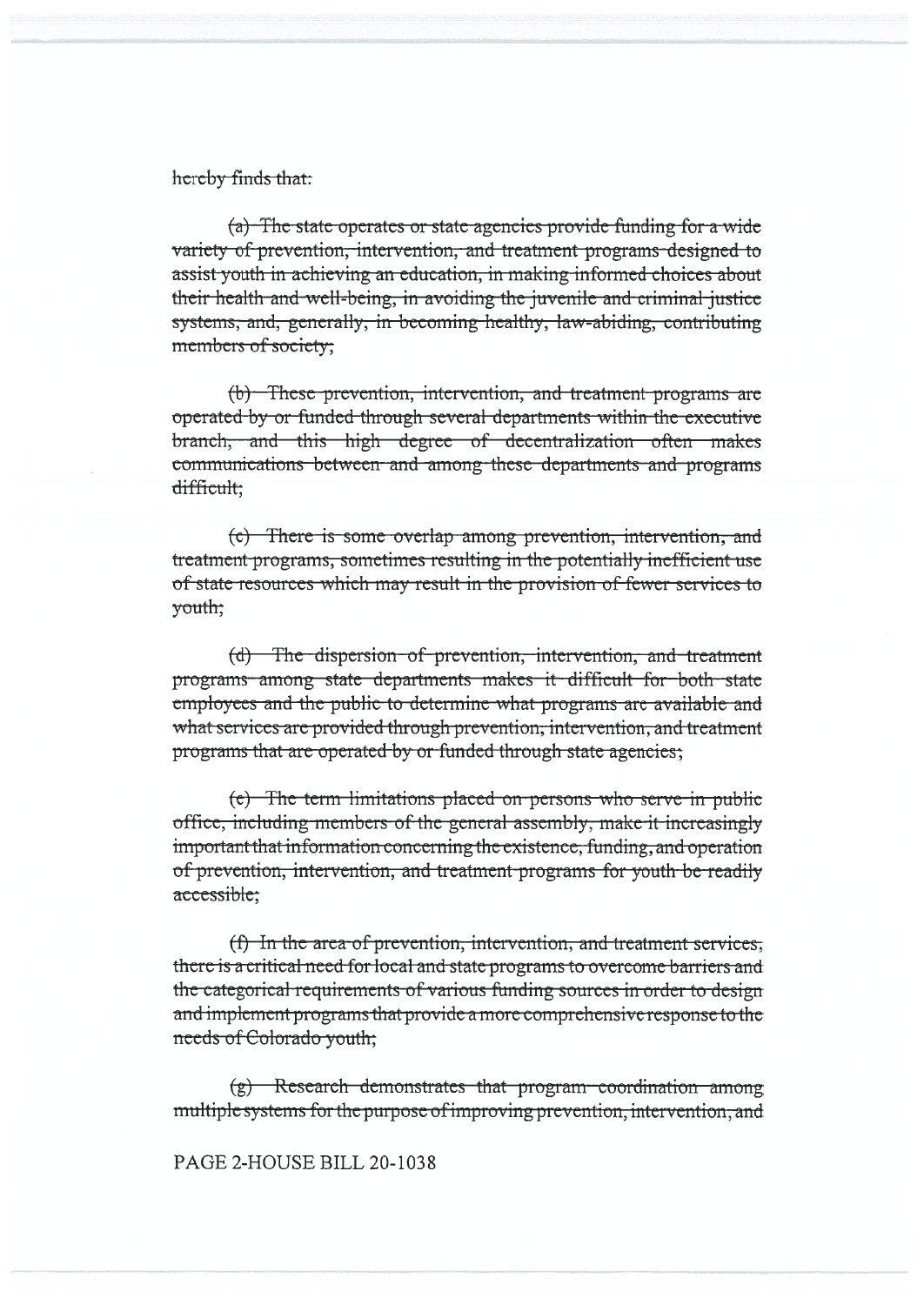treatment services results in significant positive outcomes;

(h) A unified, coordinated response to community-based programs for the delivery of prevention, intervention, and treatment services has proven to be an effective and efficient state response to local programs and their needs.

 $(2)$  The general assembly therefore finds that it is in the best interests of the youth and families of the state to create a single division in the department of public health and environment to operate prevention and intervention programs and to oversee the provision of prevention, intervention, and treatment services through federally and state-funded prevention, intervention, and treatment programs to ensure collaboration among programs and the availability of a continuum of services for youth.

**SECTION 3.** In Colorado Revised Statutes, 25-20.5-102, amend the introductory portion; and repeal (6) as follows:

25-20.5-102. Definitions. As used in this article ARTICLE 20.5. unless the context otherwise requires:

 $(6)$  "State-plan" means the state-plan for delivery of prevention, intervention, and treatment services to youth throughout the state adopted by the division pursuant to section 25-20.5-105.

**SECTION 4.** In Colorado Revised Statutes, 25-20.5-104, amend  $(1)(g)$ ; and **repeal**  $(1)(a)$  and  $(1)(b)$  as follows:

25-20.5-104. Functions of division. (1) The division has the following functions:

(a)  $\Theta$  or before February 1, 2001, to submit to the executive director and to the governor for approval a state plan for delivery of prevention, intervention, and treatment services to youth throughout the state as provided in section 25-20.5-105, and to biennially review the state plan and submit revisions as provided by rule of the state board of health to the executive director and the governor for approval;

(b) <del>To identify performance indicators for prevention, intervention,</del> and treatment programs based on the standards adopted by the state board

PAGE 3-HOUSE BILL 20-1038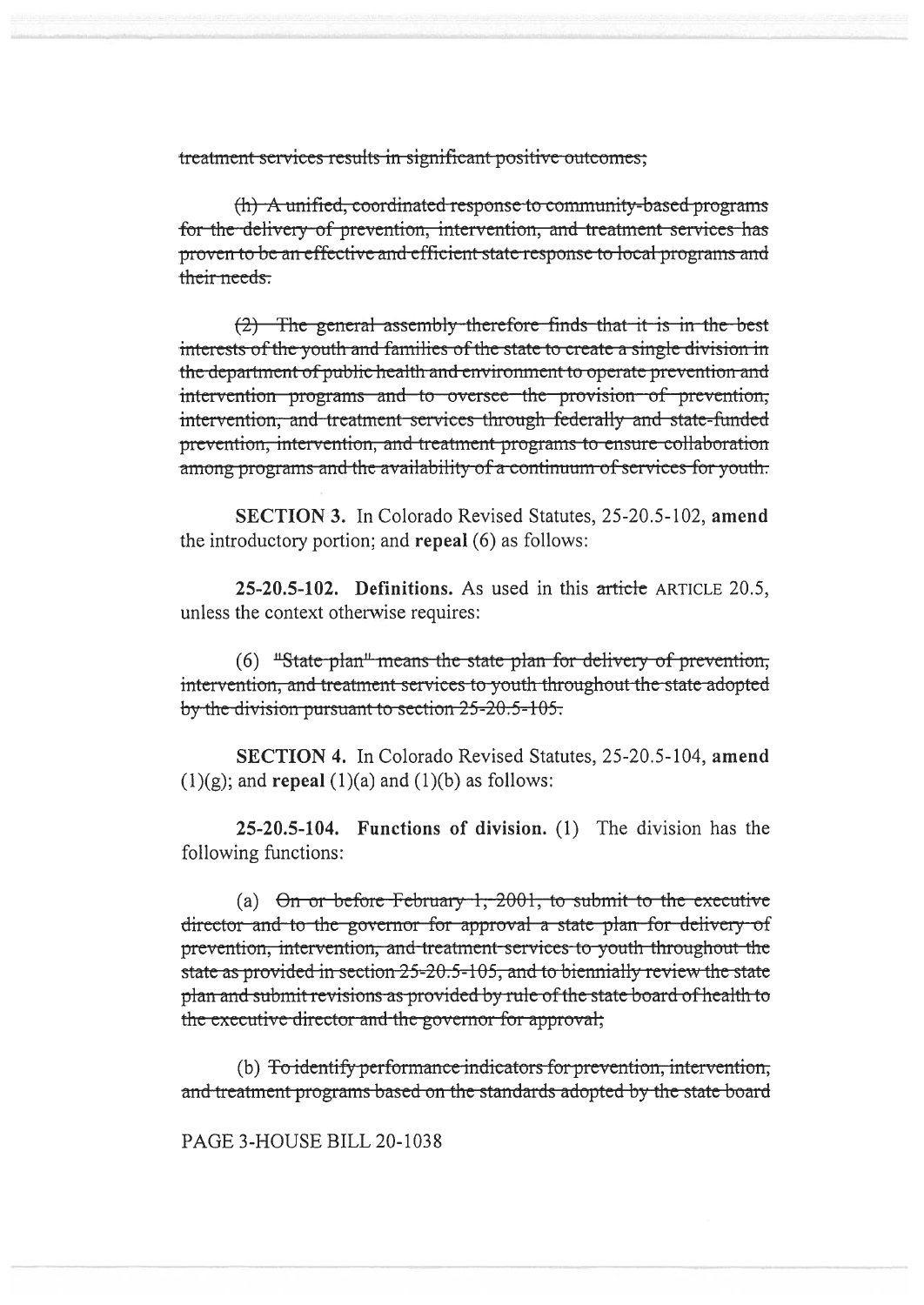of health pursuant to section 25-20.5-106 (2)(d), and to review, as provided in section 25-20.5-108, all prevention, intervention, and treatment programs operated by the division and by other state departments;

(g) To periodically review the federal funding guidelines for federal prevention, intervention, and treatment programs and to seek the maximum flexibility in the use of federal moneys MONEY in funding prevention, intervention, and treatment programs; provided through the state plan;

**SECTION 5.** In Colorado Revised Statutes, repeal 25-20.5-105 as follows:

25-20.5-105. State plan for delivery of prevention, intervention, and treatment services to youth - contents.  $(1)$  On or before February 1. 2001, the division shall submit to the governor and the executive director for approval a state plan for delivery of prevention, intervention, and treatment services to youth throughout the state. The state plan shall apply to all prevention, intervention, and treatment programs that receive state or federal funds and are operated within the state. The state plan shall be designed to coordinate and provide direction for the delivery of prevention, intervention, and treatment services through the various prevention and intervention programs operated by the division and the prevention, intervention, and treatment programs operated by other state departments and to ensure collaboration among programs that results in a continuum of services available to youth throughout the state. At a minimum, the state plan shall:

(a) Target and prioritize community prevention, intervention, and treatment services needs throughout the state;

(b) Specify the standards for and measurable outcomes anticipated to be achieved by prevention, intervention, and treatment programs that receive state and federal funds and the outcomes to be achieved through the coordination of said prevention, intervention, and treatment programs;

(c) Identify all state- and community-based prevention, intervention, and treatment programs that are receiving state and federal funds during the fiscal years for which the plan is submitted and the schedule for review of said prevention, intervention, and treatment programs;

## PAGE 4-HOUSE BILL 20-1038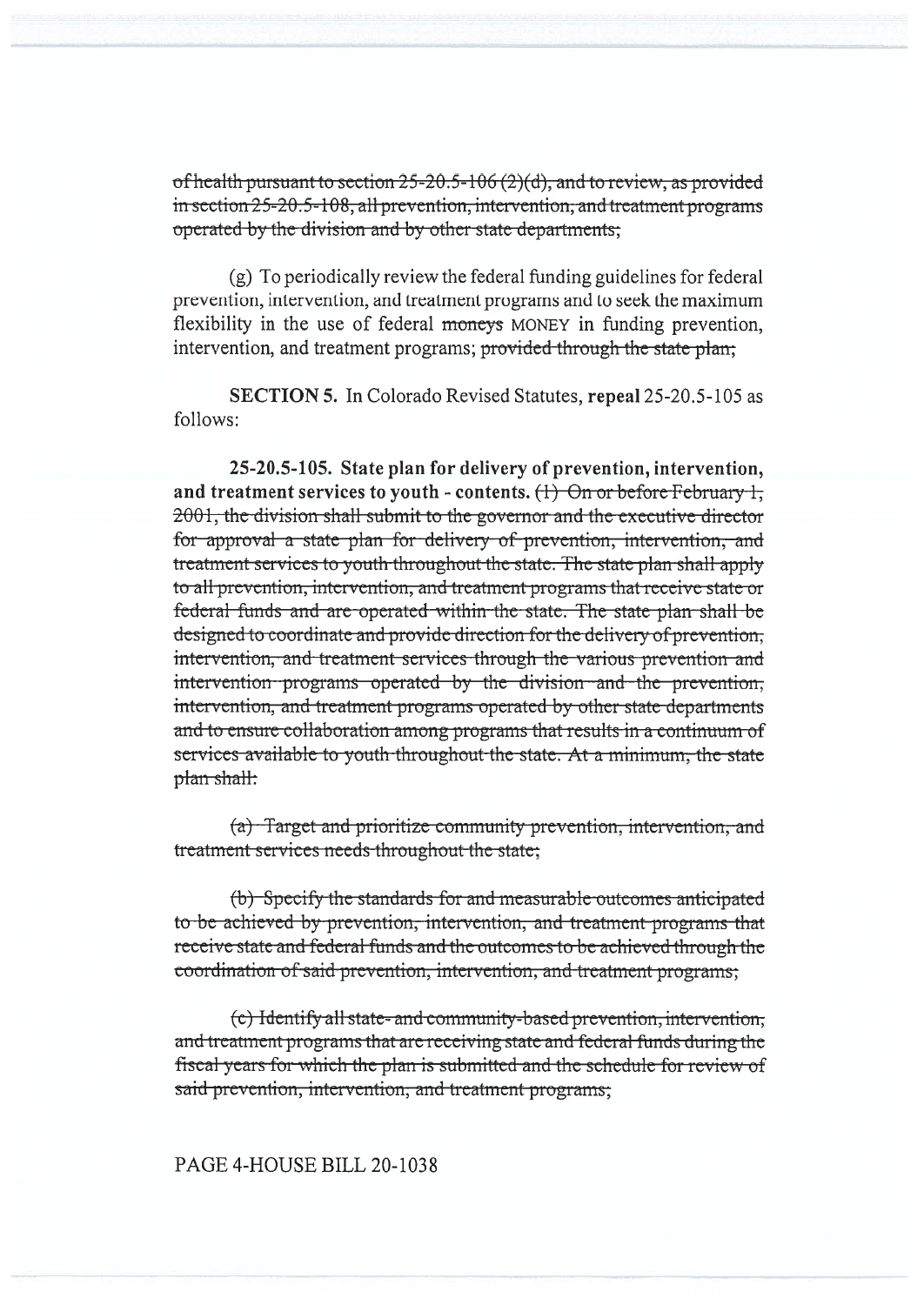(d) Identify the methods by which the division shall encourage collaboration at the local level among public and private entities, including but not limited to private-for-profit and nonprofit providers and faith-based services providers, in providing prevention, intervention, and treatment services:

(e) Include any other information required by rule of the state board  $of health$ 

(2) The division shall biennially review and revise the state plan as necessary to ensure the most efficient and effective delivery of prevention, intervention, and treatment services throughout the state. The division shall submit any revised state plan as provided by rule of the state board of health to the governor and the executive director for approval.

(3) In preparing the state plan and biennial revisions to the state plan, the division shall hold at least two public meetings to receive input from members of the public and from state agencies and entities operating prevention, intervention, and treatment programs.

 $(4)$  On or before March 15, 2001, the governor and the executive director shall submit copies of the approved state plan to the general assembly, to each state department that operates a prevention, intervention, and treatment program, and to each entity that will receive state or federal funds for the operation of a prevention, intervention, and treatment program during the fiscal years for which the state plan is prepared. The division shall provide copies of the approved state plan to any person upon request. The governor and the executive director shall submit copies of any approved revised state plans as provided by rule of the state board of health.

SECTION 6. In Colorado Revised Statutes, repeal 25-20.5-106 as follows:

25-20.5-106. State board of health - rules - program duties. (1) The state board of health created in section 25-1-103 shall promulgate rules as necessary for the operation of the division, including but not limited to rules establishing the time frames for review of the state plan and submittal of any revised state plan to the governor and the executive director and to the entities specified in section  $25-20.5-105(4)$ .

## PAGE 5-HOUSE BILL 20-1038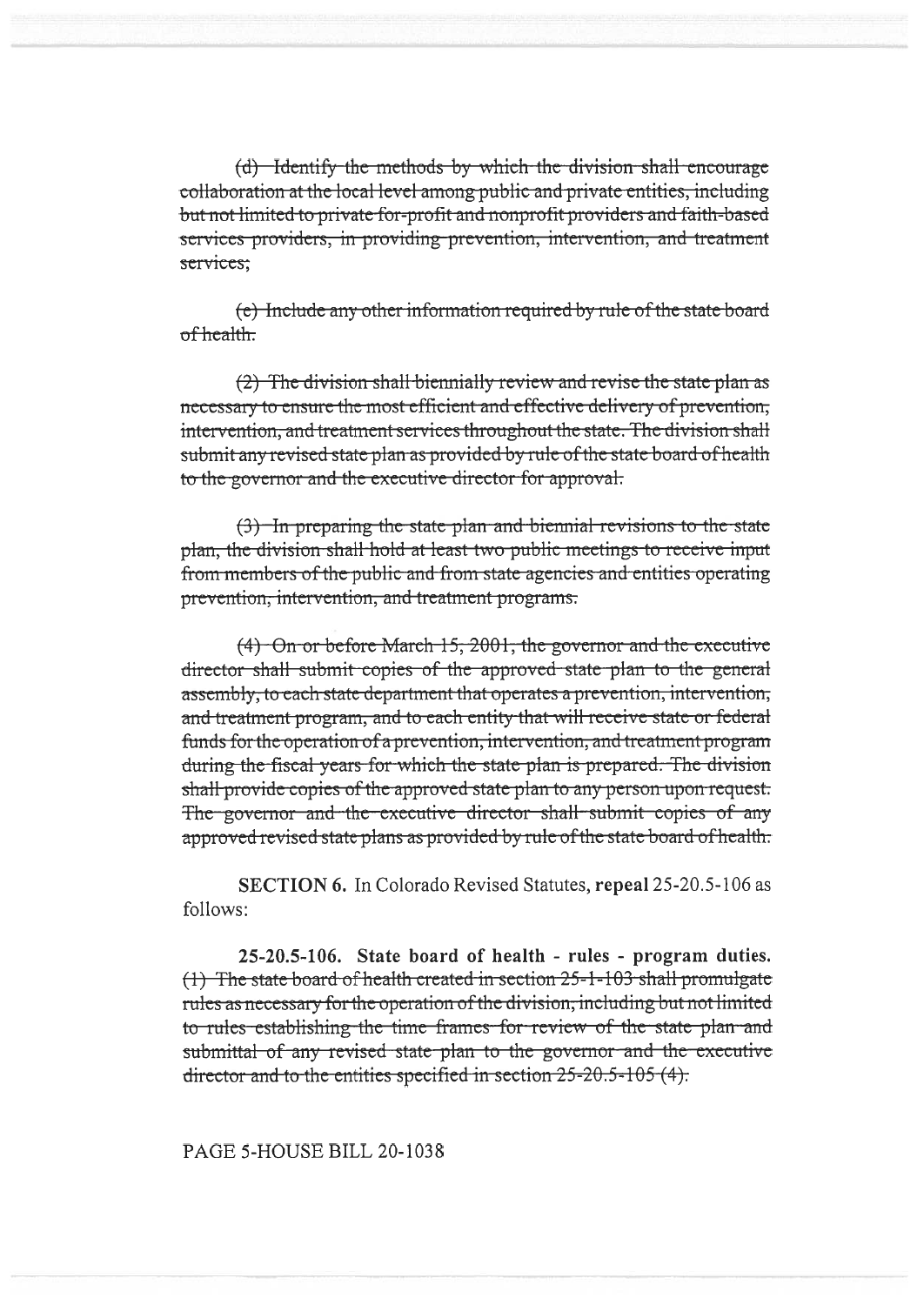(2) The state board of health also shall adopt rules for the uniform operation of federally and state-funded prevention, intervention, and treatment programs. In adopting such rules, the board shall take into account prevention, intervention, and treatment programs' need for responsiveness and flexibility and their need for procedures and standards that will ensure the provision of programs that meet a high standard of excellence. At a minimum such rules must include:

(a) Standardized procedures for the operation of prevention, intervention, and treatment programs, including but not limited to:

(I) The use of a system whereby entities may use a single application to seek funding from a variety of prevention, intervention, and treatment programs;

(II) The use of uniform application forms promulgated by rule of the state board of health;

(III) Uniform standards regarding the information to be submitted by entities applying for funding for community-based prevention, intervention, and treatment programs;

(IV) Uniform application dates to the extent possible for all prevention, intervention, and treatment programs;

(V) Uniform standards for selecting community-based prevention, intervention, and treatment programs that receive funding through state prevention, intervention, and treatment programs;

(VI) Uniform monitoring and reporting forms, including rules to ensure that no prevention, intervention, and treatment program is required to submit more than one annual report;

(VII) A standard database of service providers by location;

(VIII) Internet access to each prevention, intervention, and treatment program;

(IX) The ability to submit applications and report submissions through the internet; and

PAGE 6-HOUSE BILL 20-1038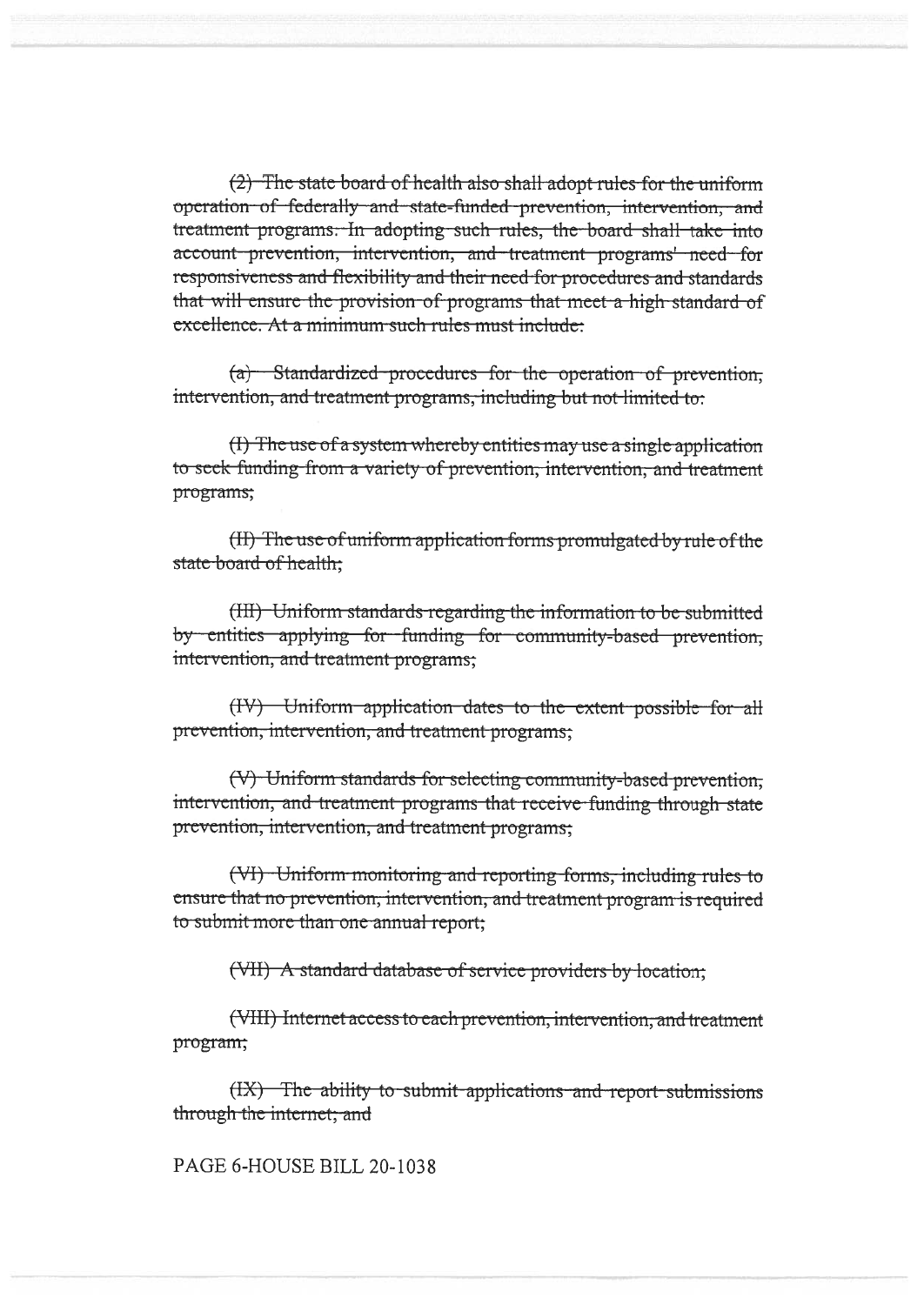$(X)$ . The use of contracts to combine multiple state and federal funding sources provided by or through various state agencies as a single funding grant to a prevention, intervention, and treatment program;

(b) Uniform, minimum standards for prevention, intervention, and treatment programs, including but not limited to requirements that each prevention, intervention, and treatment program that receives state or federal funds:

(I) Provide research-based prevention, intervention, and treatment services that have been previously implemented in one or more communities with demonstrated success or that otherwise demonstrate a reasonable potential for success; and

(II) Provide outcome-based prevention, intervention, and treatment services, specifying the outcomes to be achieved; and

(III) Work collaboratively with other public and private prevention, intervention, and treatment programs in the community and with local governments, county, district, and municipal public health agencies, county departments of human or social services, and faith-based organizations in the community;

(c) Uniform standards and procedures for reviewing state and local prevention, intervention, and treatment programs that receive state or federal funds:

(d) Performance standards and measurable outcomes for state and local prevention, intervention, and treatment programs that receive state or federal funds:

(e) Criteria for determining whether a program operated by a state agency constitutes a prevention, intervention, and treatment program;

(f) A formula for calculating the amount forwarded to the division by each prevention, intervention, and treatment program to offset the costs incurred by the division in reviewing the programs.

(3) The state board of health shall act as the program board for the oversight of the prevention and intervention programs operated by the

PAGE 7-HOUSE BILL 20-1038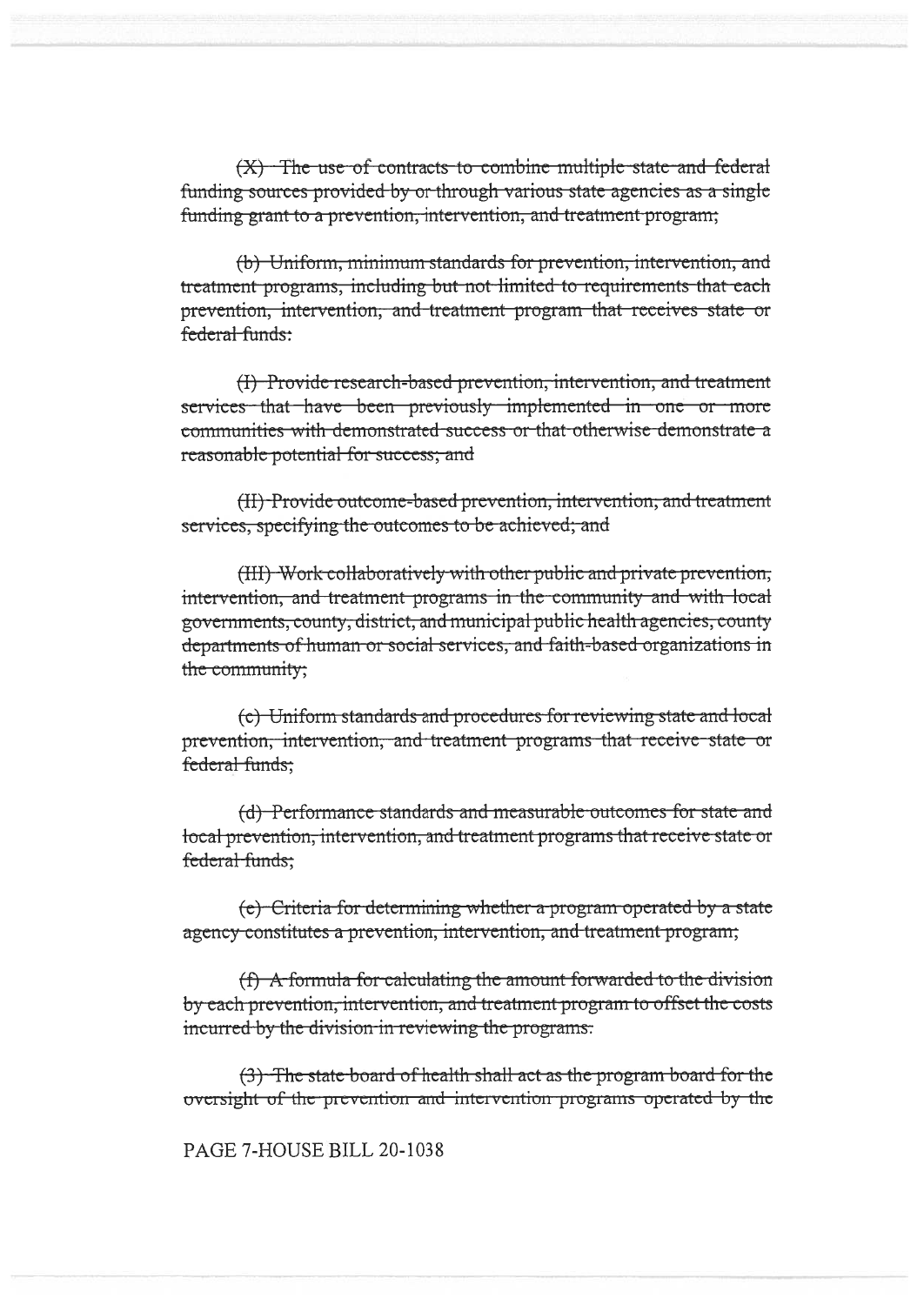## division

 $(4)$ . In addition to any other duties specified in law, the state board of health shall have the following duties:

(a) Repealed.

(b) To assist division personnel in working with communities and local elected officials to identify the communities' prevention, intervention, and treatment services needs;

(c) To assist division personnel in reviewing the performance of prevention, intervention, and treatment programs created in this article.

SECTION 7. In Colorado Revised Statutes, repeal 25-20.5-107 as follows:

25-20.5-107. Memoranda of understanding - duties of executive director - program meetings.  $(1)$  The executive director shall enter into a memorandum of understanding, as described in subsection (2) of this section, with each state agency that operates a prevention, intervention, and treatment program, as identified by the division pursuant to criteria adopted by rule of the state board of health.

(2) On or before July 1, 2001, each state agency that operates a prevention, intervention, and treatment program, as identified by the division based on criteria adopted by rule of the state board of health, shall enter into a memorandum of understanding with the executive director and the division through which, at a minimum, the state agency shall agree to:

 $(a)$  Comply with the rules for the operation of prevention; intervention, and treatment programs adopted by the state board of health pursuant to section 25-20.5-106;

 $(b)$  -Upon receipt of a grant application, forward a copy of the application to other appropriate prevention, intervention, and treatment programs operated by state agencies for consideration and to collaborate in providing combined program grants to appropriate community-based prevention, intervention, and treatment programs;

# PAGE 8-HOUSE BILL 20-1038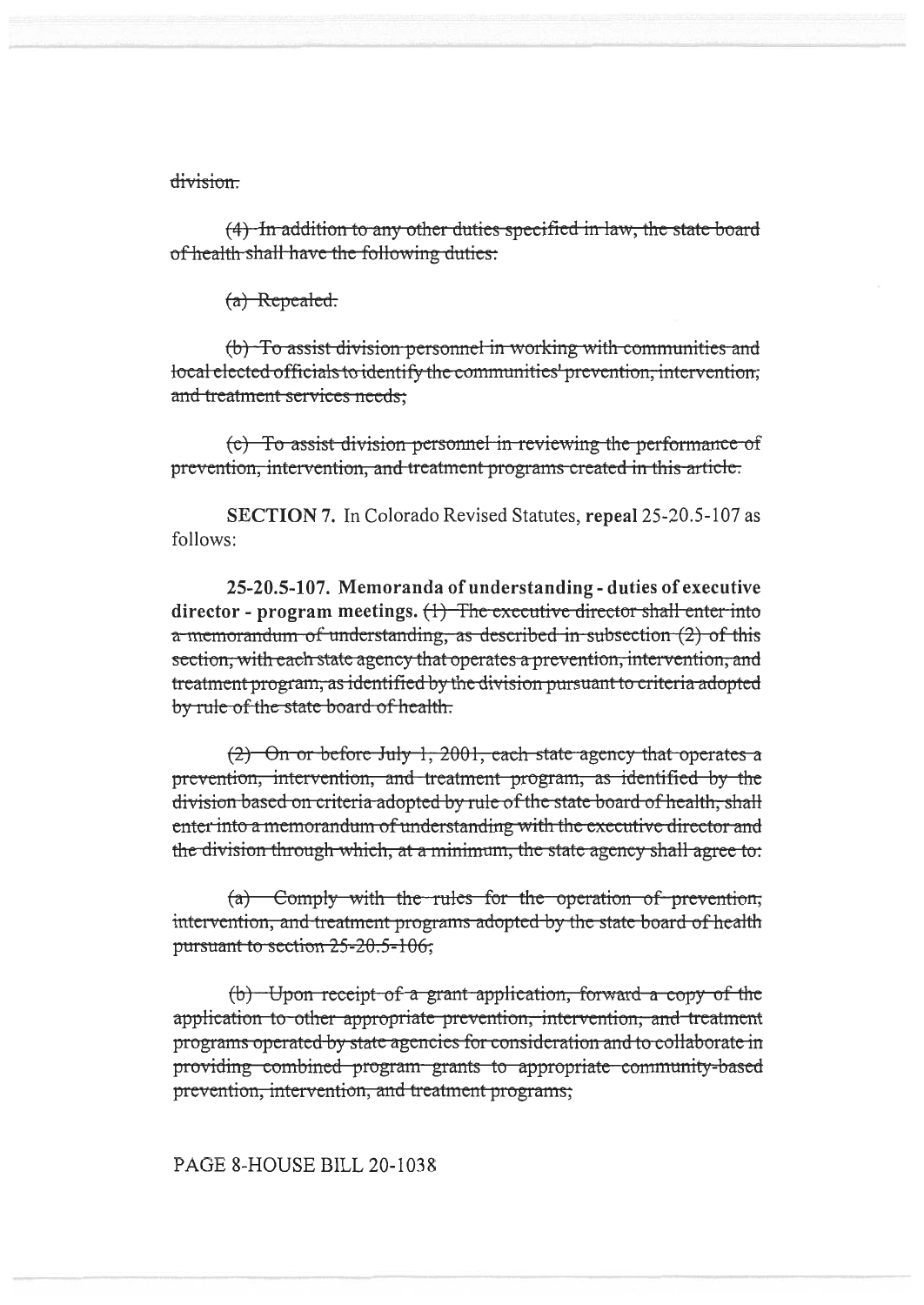(c) Comply with the prevention, intervention, and treatment program reporting requirements specified in section 25-20.5-108, and to forward a percentage of the program operating funds, as determined by rule, to the division to offset the costs incurred in reviewing the program;

(d) Seek such federal waivers as may be necessary to allow the agency to combine federal moneys available through various federal prevention, intervention, and treatment programs and to combine said moneys with moneys appropriated to fund state prevention, intervention, and treatment programs to allow the greatest flexibility in awarding combined program funding to community-based prevention, intervention, and treatment programs.

(3) Any state agency that fails to enter into and comply with a memorandum of understanding as described in subsection  $(2)$  of this section shall be ineligible for state funding for operation of a prevention, intervention, and treatment program until such time as the agency enters into and complies with the memorandum of understanding.

(4) The governor is strongly encouraged to deny federal funding for prevention, intervention, and treatment programs to any state agency that fails to enter into and comply with a memorandum of understanding as described in subsection  $(2)$  of this section.

 $(5)$  Beginning July 1, 2001, the office of legislative legal services shall annually review all bills enacted during a regular or special legislative session and identify any bills that appear to create a prevention, intervention, and treatment program in a state agency other than the division. The office of legislative legal services shall notify the division in writing of the enactment of such bill. Upon receipt of such notice, the division shall determine whether the identified program meets the criteria for a prevention, intervention, and treatment program adopted by rule of the state board of health. If the division determines based on such criteria that the program is a prevention, intervention, and treatment program, it shall notify in writing the state agency in which the program is created of the requirements of this section.

 $(6)$  (a) The executive director shall meet at least annually with the governor, or his or her designee, and with the executive directors specified in paragraph  $(b)$  of this subsection  $(6)$  to review the activities and progress

PAGE 9-HOUSE BILL 20-1038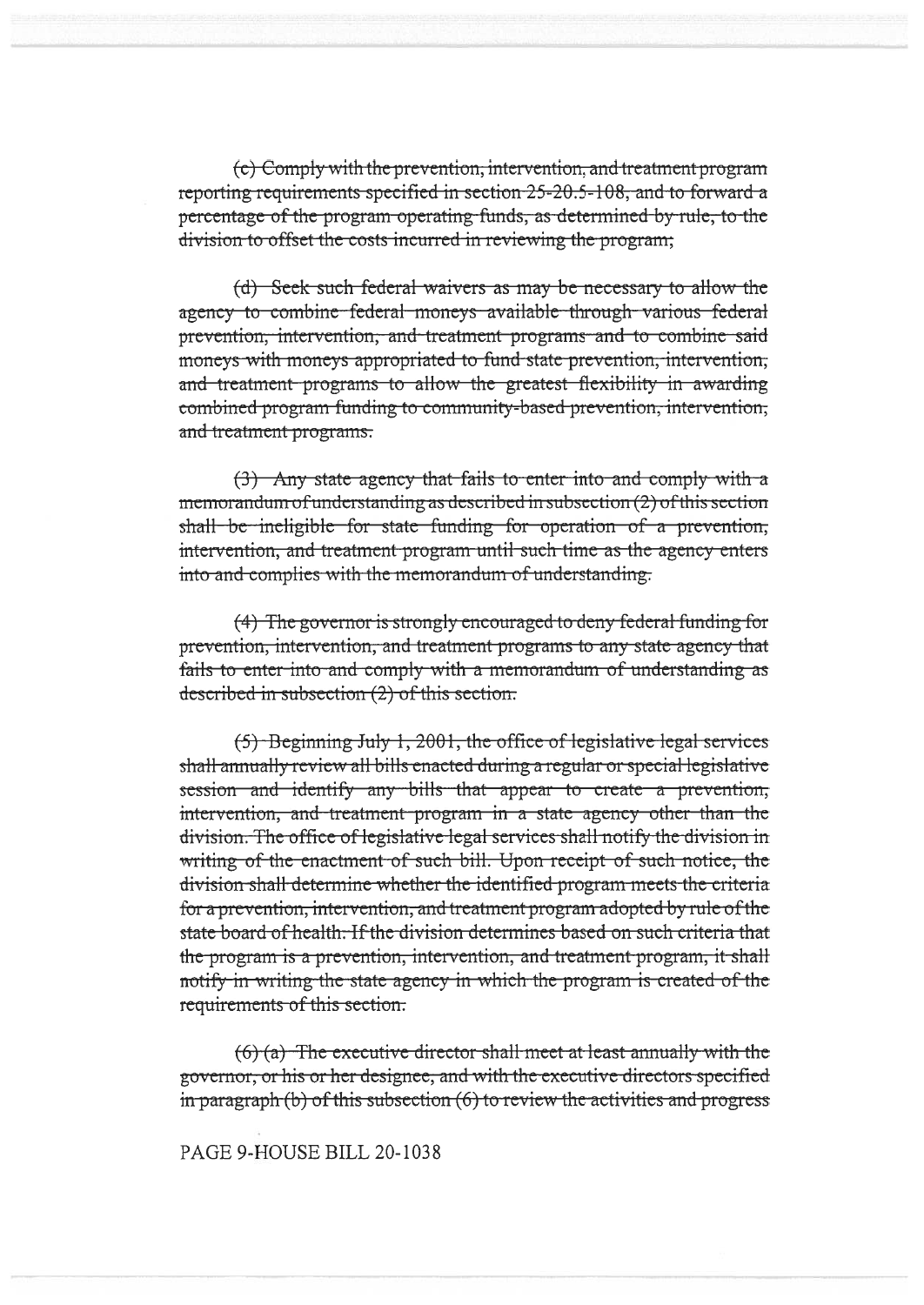of the division and its interaction with the prevention, intervention, and treatment programs provided by other state agencies. The purpose of the meetings shall be to identify and streamline the prevention, intervention, and treatment programs operated by state agencies, as appropriate to achieve greater efficiencies and effectiveness for the state, for local communities, and for persons receiving services.

(b) The following executive directors shall attend the meetings required under this subsection  $(6)$ :

(I) (Deleted by amendment, L. 2002, p. 222,  $\S$  2, effective April 3,  $2002.$ 

(II) The commissioner of education;

(III) and (IV) (Deleted by amendment, L. 2002, p. 222, § 2, effective April 3, 2002.)

(V) The executive director of the department of human services;

(VI) and (VII) (Deleted by amendment, L. 2002, p. 222,  $\S$  2, effective April 3, 2002.)

(VIII) The executive director of the department of public safety; and

(IX) The executive director of the department of transportation.

**SECTION 8.** In Colorado Revised Statutes, repeal 25-20.5-108 as follows:

25-20.5-108. Prevention, intervention, and treatment program requirements - reports - reviews - annual review summary.  $(1)$  Each state agency that operates a prevention, intervention, and treatment program, as identified by the division based on criteria adopted by rule of the state board of health, annually shall submit to the division the following information:

(a) The name of, statutory authority for, and funding source for each prevention, intervention, and treatment program operated by the state agency;

PAGE 10-HOUSE BILL 20-1038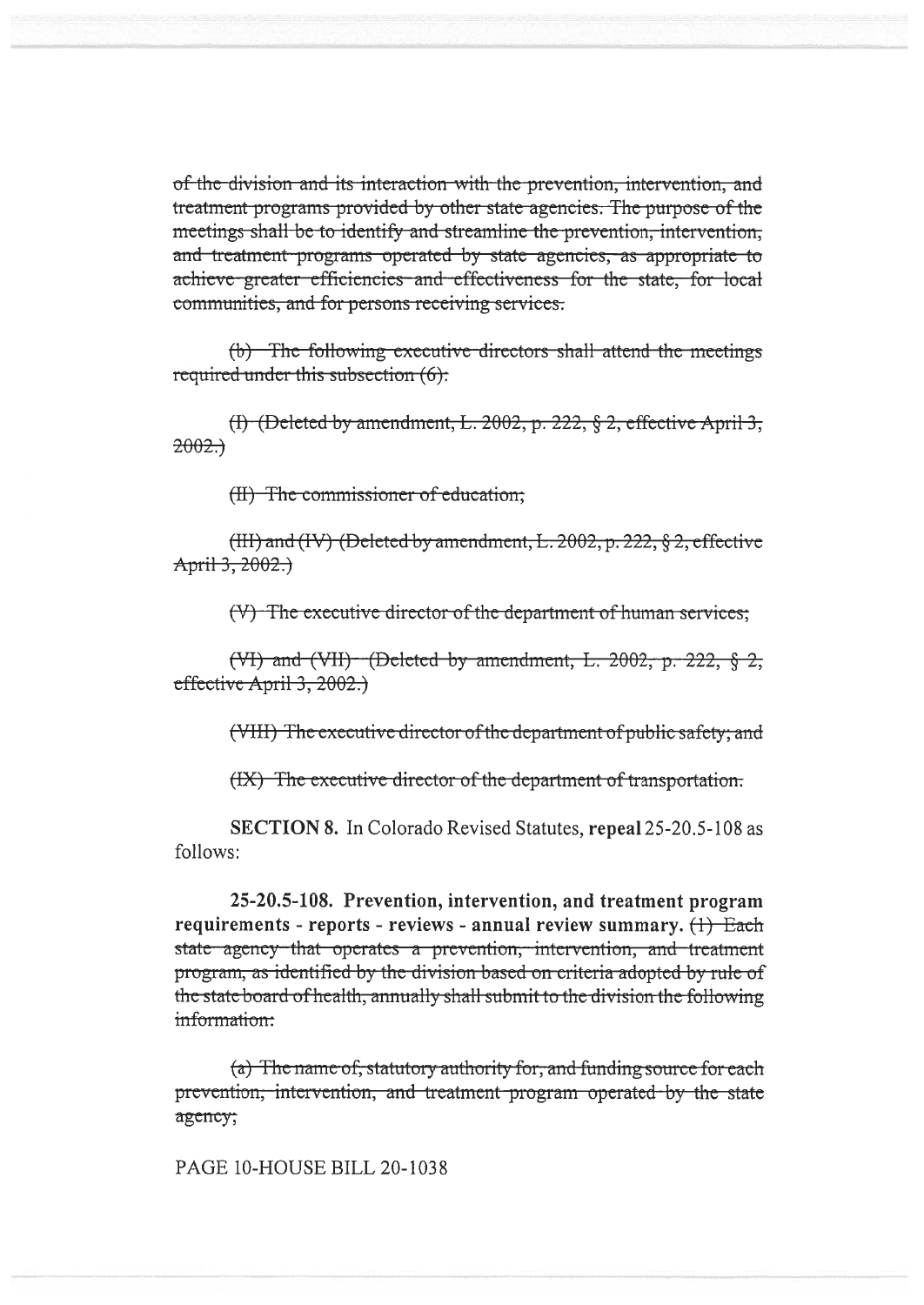(b) The parameters of each prevention, intervention, and treatment program, including but not limited to the specific, measurable outcomes to be achieved by each prevention, intervention, and treatment program;

(c) The entities that are receiving funding through each prevention, intervention, and treatment program operated by the state agency, the amount awarded to each entity, and a description of the population served and prevention, intervention, and treatment services provided by each entity.

 $(2)$  (a) Except as otherwise provided in paragraph  $(b)$  of this subsection (2), each state agency using state or federal moneys to fund local prevention and intervention programs shall submit an annual report concerning these programs to the division. The state board of health by rule shall specify the time frames, procedures, and form for submittal of the report and the information to be included in the report, which at a minimum shall include:

(I) A description of the prevention, intervention, and treatment program, including but not limited to the population served, the prevention; intervention, and treatment services provided, and the goals and specific, measurable outcomes to be achieved by the prevention, intervention, and treatment program;

(II) Evidence of the prevention, intervention, and treatment program's progress in meeting its stated outcomes and goals during the preceding fiscal year and in previous fiscal years, depending on how long the prevention, intervention, and treatment program has been in operation;

(III) The sources from which the prevention, intervention, and treatment program receives funding and the amount received from each source:

(IV) A list of any entities that are collaborating in the delivery of prevention, intervention, and treatment services through the program.

(b) If a community-based prevention, intervention, and treatment program is required to submit an annual report that is comparable to the report described in paragraph (a) of this subsection (2) to a state agency other than the division, the state agency, in lieu of submittal of a report by

PAGE 11-HOUSE BILL 20-1038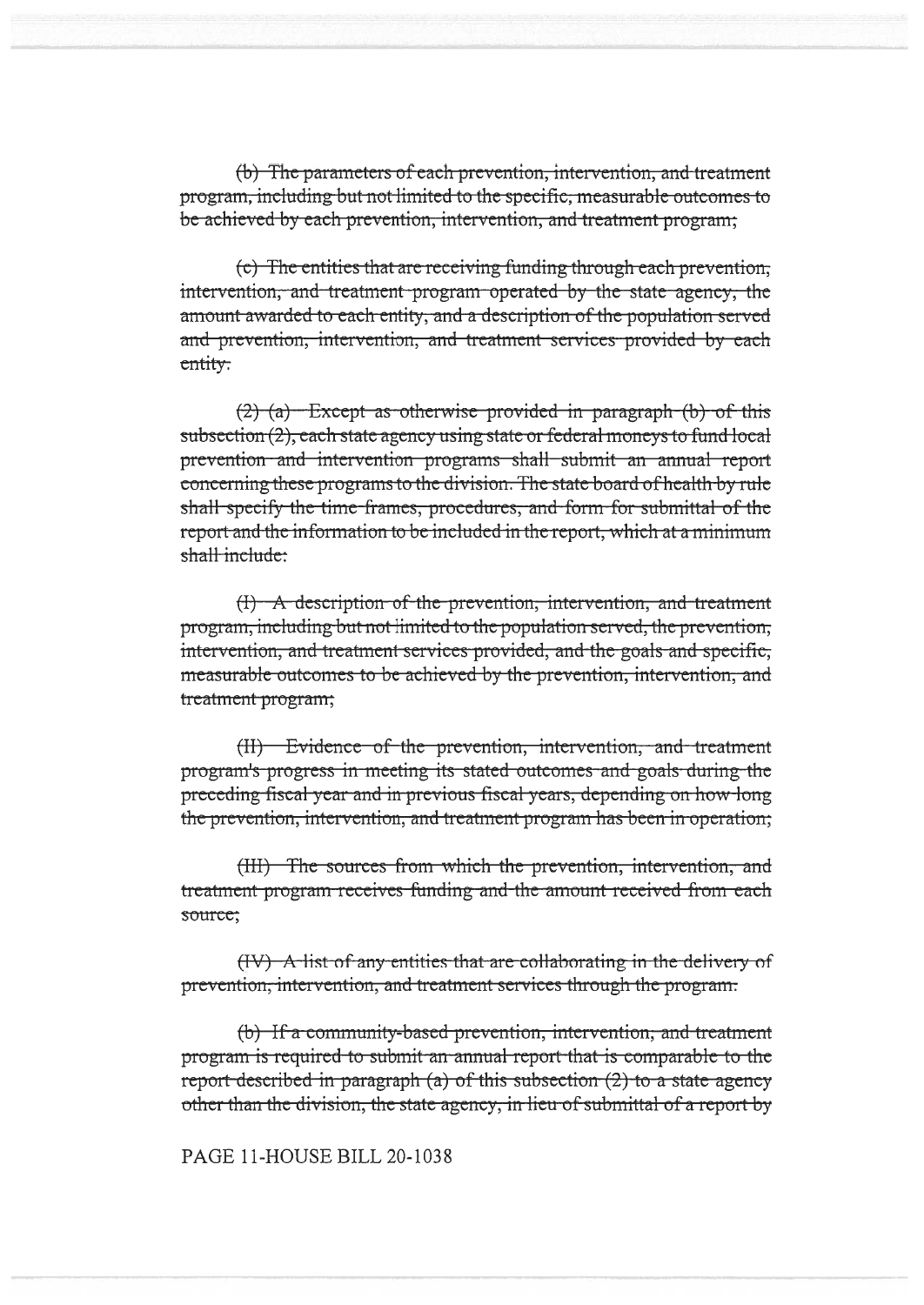the prevention, intervention, and treatment program as required in paragraph (a) of this subsection  $(2)$ , shall forward a copy of the comparable report to the division in accordance with rules adopted by the state board of health. If a forwarded report does not include all of the information specified in paragraph  $(a)$  of this subsection  $(2)$ , the division shall obtain such information directly from the community-based prevention. intervention, and treatment program.

 $(3)$  (a) The division, in accordance with the time frames adopted by rule of the state board of health, but at least every four years, shall review. or cause to be reviewed under a contract entered into pursuant to subsection (5) of this section, each state and community-based prevention, intervention, and treatment program operated within this state that receives state or federal funds. The division may establish a schedule for the review of prevention, intervention, and treatment programs pursuant to this subsection (3). The review shall be designed to determine whether the prevention, intervention, and treatment program is meeting its identified goals and outcomes and complying with all requirements of the agency overseeing the operation of the prevention, intervention, and treatment program and the applicable rules adopted by the state board of health pursuant to this article.

(b) If the division determines that a community-based prevention, intervention, and treatment program is not meeting or making adequate progress toward meeting the outcomes specified for the program or is otherwise failing to comply with statutory or regulatory requirements, the division shall revoke the grant issued to the program, if it was issued by the division, or recommend revocation to the state agency that issued the grant. The entity operating any program for which the grant is revoked may appeal as provided in the "State Administrative Procedure Act", article 4 of title 24,  $C.R.S.$ 

(c) If the division determines that a state-operated prevention. intervention, and treatment program is not meeting or making adequate progress toward meeting the outcomes specified for the prevention. intervention, and treatment program or is otherwise failing to comply with statutory or regulatory requirements, the division shall recommend to the governor or to the general assembly, whichever is appropriate, that the prevention, intervention, and treatment program cease receiving state or federal funding.

#### PAGE 12-HOUSE BILL 20-1038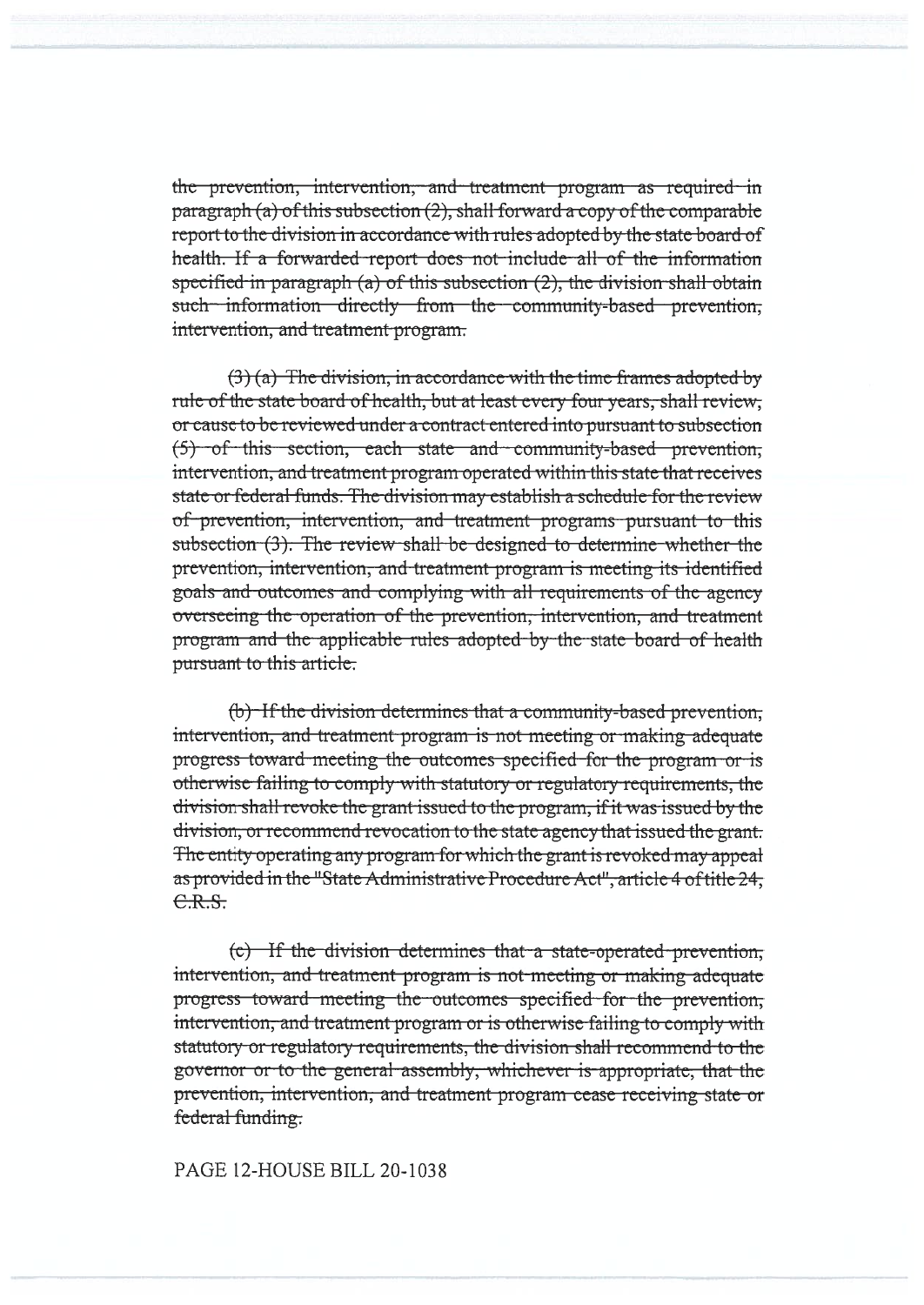$(4)$  The division shall receive a percentage, as determined by rule, of the operating cost of each state prevention, intervention, and treatment program reviewed pursuant to this section to offset the costs incurred by the division in performing such review.

 $(5)$ . The division may contract with one or more public or private. entities to conduct the reviews of prevention, intervention, and treatment programs and assist in preparing the annual executive summary report as required in this section.

 $(6)$  The division shall annually prepare or oversee the preparation of an-executive summary of the prevention, intervention, and treatment program-reviews-conducted-during the preceding-year-and-submit-such summary to the governor, to each state department that operates a prevention, intervention, and treatment program, and to each entity that received state or federal funds for operation of a prevention, intervention, and treatment-program during the fiscal-year-for-which-the-summary is prepared. In addition, the division shall provide copies of the summary to any person upon request.

**SECTION 9.** In Colorado Revised Statutes, **repeal** 25-20.5-109 as follows:

**25-20.5-109. Programs not included. ( ) N**otwithstanding any other provisions of this article  $20.5$  to the contrary, the following programs are not subject to the requirements of this article 20.5:

 $(a)$  Any juvenile programs operated by the division of youth services in the department of human services;

(b) Any program operated for juveniles in connection with the state judicial system;

 $(c)$  Any program pertaining to out-of-home placement of children pursuant to title 19, C.R.S.

**SECTION 10. Act subject to petition - effective date.** This act takes effect at 12:01 a.m. on the day following the expiration of the ninety-day period after final adjournment of the general assembly (August 5, 2020, if adjournment sine die is on May 6, 2020); except that, if a

PAGE 13-HOUSE BILL 20-1038